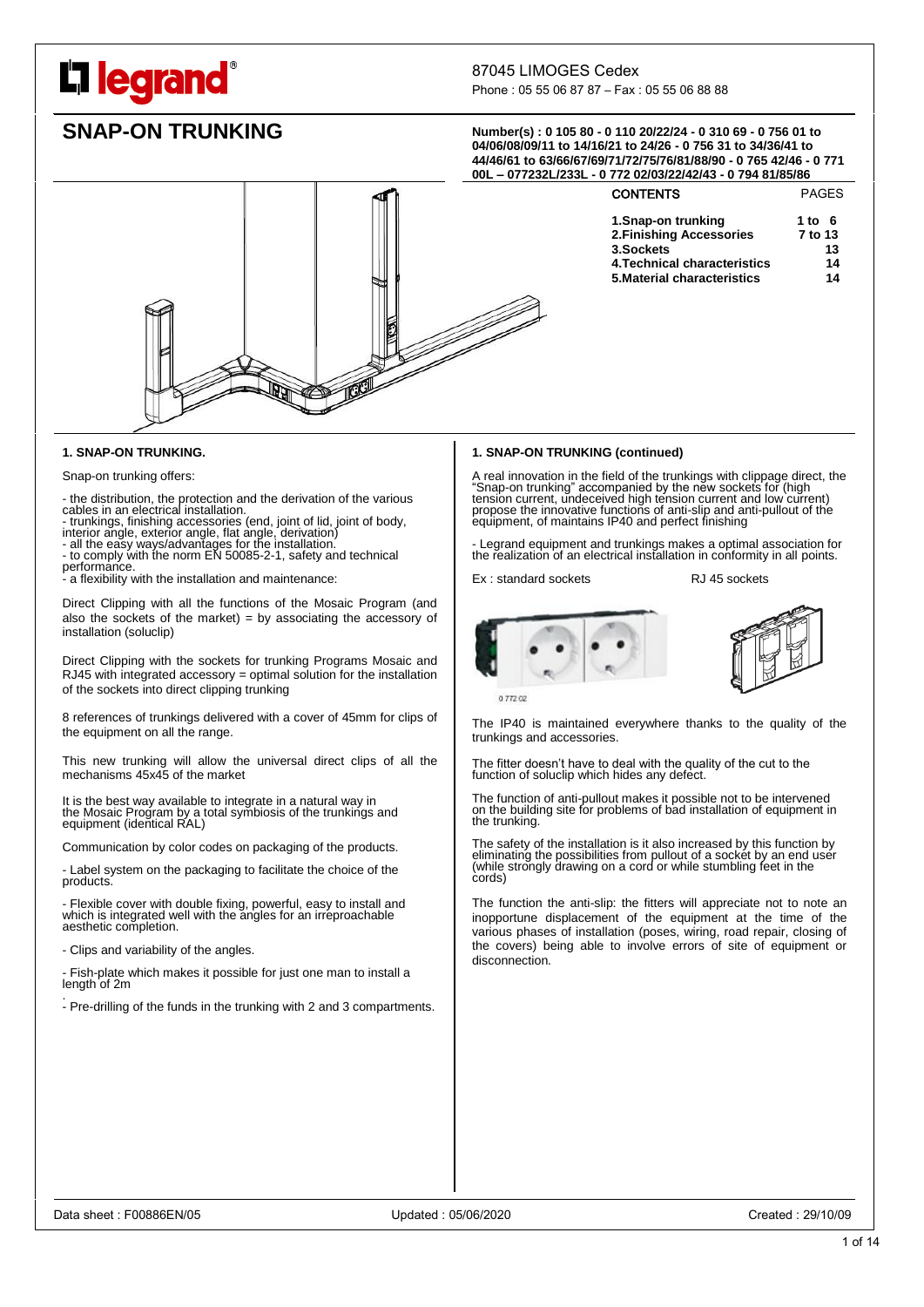**SNAP-ON TRUNKING Number(s) : <sup>0</sup> 105 80 - <sup>0</sup> 110 20/22/24 - <sup>0</sup> 310 69 - <sup>0</sup> 756 01 to 04/06/08/09/11 to 14/16/21 to 24/26 - 0 756 31 to 34/36/41 to 44/46/61 to 63/66/67/69/71/72/75/76/81/88/90 - 0 765 42/46 - - 0 771 00L – 077232L/233L - 0 772 02/03/22/42/43 - 0 794 81/85/86**

1.1 Trunking 50x80 ref 0 756 01 (boby and cover) (continued)

### **1. SNAP-ON TRUNKING (continued)**

- 1.1 Trunking 50x80 ref 0 756 01 and 0 110 20 (boby and cover)
- Trunking 1 compartment :





80X50

Delivered with cover in length of :

- 2 m for ref. 0 756 01 - 2.50 m for ref. 0 110 20

White Color

Fixing by:

- wall plugs for immediate fixing (without screw nor nail ref. 0 308

99) - DLP rapid wall plug ref 0 308 97 (for 10mm maxi plasterboard walls at least 20mm away from the concrete surface) - screw, nails…

Cut out using a saw (standard hacksaw)

Possibility of adapting separation partition.

Pack by :

- 10 lengths of 2 m for ref. 0 756 01 (cardboard package)
- $-$  4 lengths of 2.50 m for ref. 0 110 20 (plastic bag package)





| 80 | h |
|----|---|
|    |   |
|    |   |

**1. SNAP-ON TRUNKING (continued)**

Wiring capacity.

Dimensions :

Ø maxi : 38mm Cross-Section : 2934mm²

50x80



|                       | Cross section<br>Maxi (A) | Capacity with<br>Mosaic support(A) |
|-----------------------|---------------------------|------------------------------------|
| $1,5$ mm <sup>2</sup> | 177                       | 94                                 |
| $2.5$ mm $2$          | 131                       | 70                                 |
| 4mm <sup>2</sup>      | 115                       | 61                                 |
| 6mm <sup>2</sup>      | 85                        | 45                                 |
| 3x1.5mm <sup>2</sup>  | 26                        | 13                                 |
| 3x2.5mm <sup>2</sup>  | 19                        | 10                                 |
| UTP & FTP CAT.6       | 58                        | 31                                 |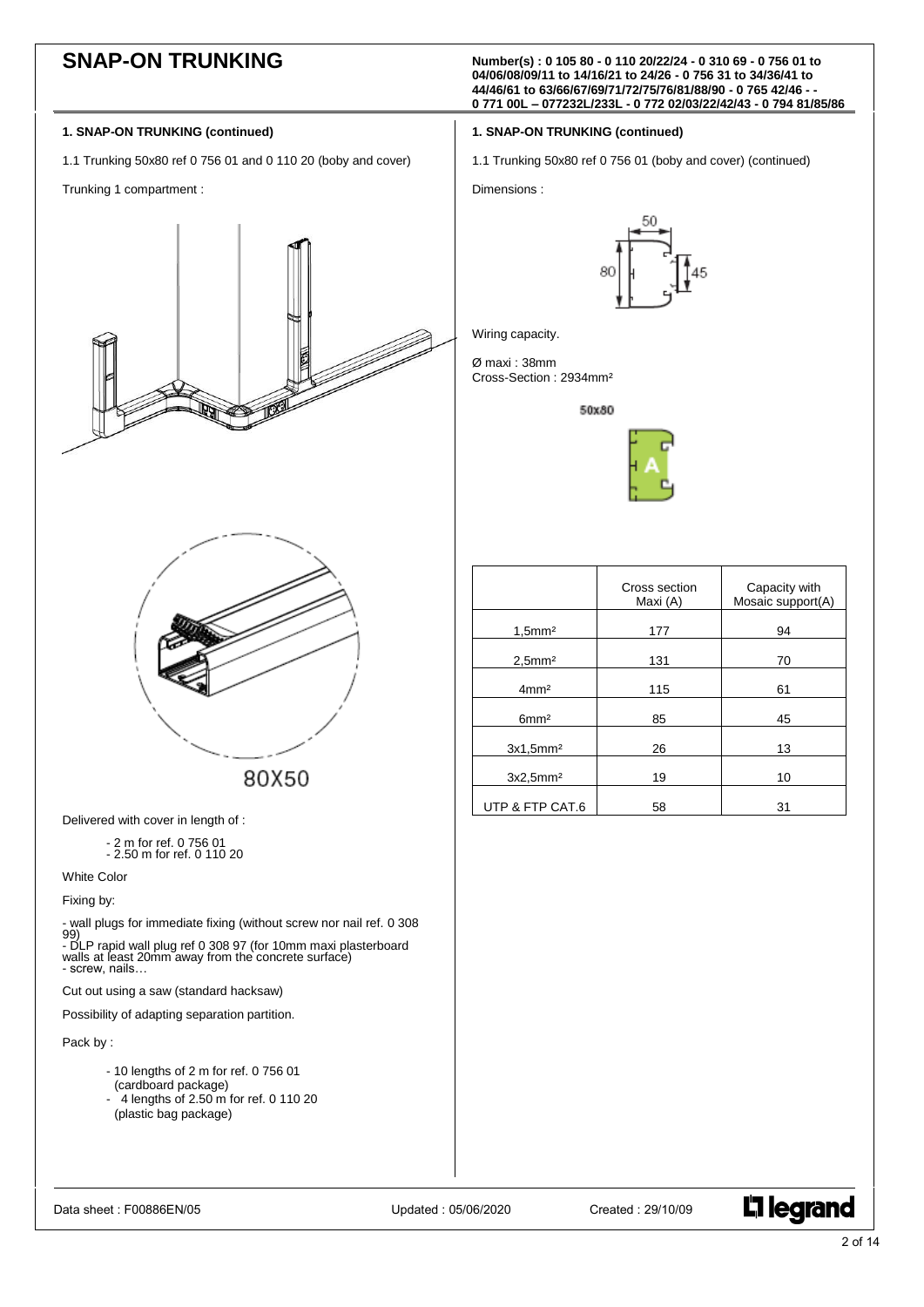**SNAP-ON TRUNKING Number(s) : 0 105 80 - <sup>0</sup> 110 20/22/24 - <sup>0</sup> 310 69 - <sup>0</sup> 756 01 to 04/06/08/09/11 to 14/16/21 to 24/26 - 0 756 31 to 34/36/41 to 44/46/61 to 63/66/67/69/71/72/75/76/81/88/90 - 0 765 42/46 - 0 771 00L/06 - 0 772 02/03/22/32L/33L/42/43 - 0 794 81/85/86**

1.2 Trunking 50x105 ref 0 756 02 (boby and cover) (continued)

# **1. SNAP-ON TRUNKING (continued)**

1.2 Trunking 50x105 ref 0 756 02 (boby and cover)

Trunking 1 compartment :





105X50

Delivered in length of 2m with cover width 45mm

White Color

Fixing by:

- wall plugs for immediate fixing (without screw nor nail ref. 0 308

99) - DLP rapid wall plug ref 0 308 97 (for 10mm maxi plasterboard walls at least 20mm away from the concrete surface) - screw, nails…

Cut out using a saw (standard hacksaw)

Possibility of adapting separation partition.

Pack by :

- 6 lengths of 2 m (cardboard package)



Wiring capacity.

Dimensions :

Ø maxi : 38mm Cross-Section : 4098mm²

50x105

**1. SNAP-ON TRUNKING (continued)**



|                       | Cross section<br>Maxi (A) | Capacity with<br>Mosaic support(A) |
|-----------------------|---------------------------|------------------------------------|
| $1,5$ mm $2$          | 248                       | 165                                |
| $2,5$ mm <sup>2</sup> | 184                       | 122                                |
| 4mm <sup>2</sup>      | 161                       | 107                                |
| 6mm <sup>2</sup>      | 119                       | 79                                 |
| 3x1.5mm <sup>2</sup>  | 36                        | 24                                 |
| 3x2.5mm <sup>2</sup>  | 26                        | 17                                 |
| UTP & FTP CAT.6       | 81                        | 54                                 |

Data sheet : F00886EN/05 Updated : 05/06/2020 Created : 29/10/09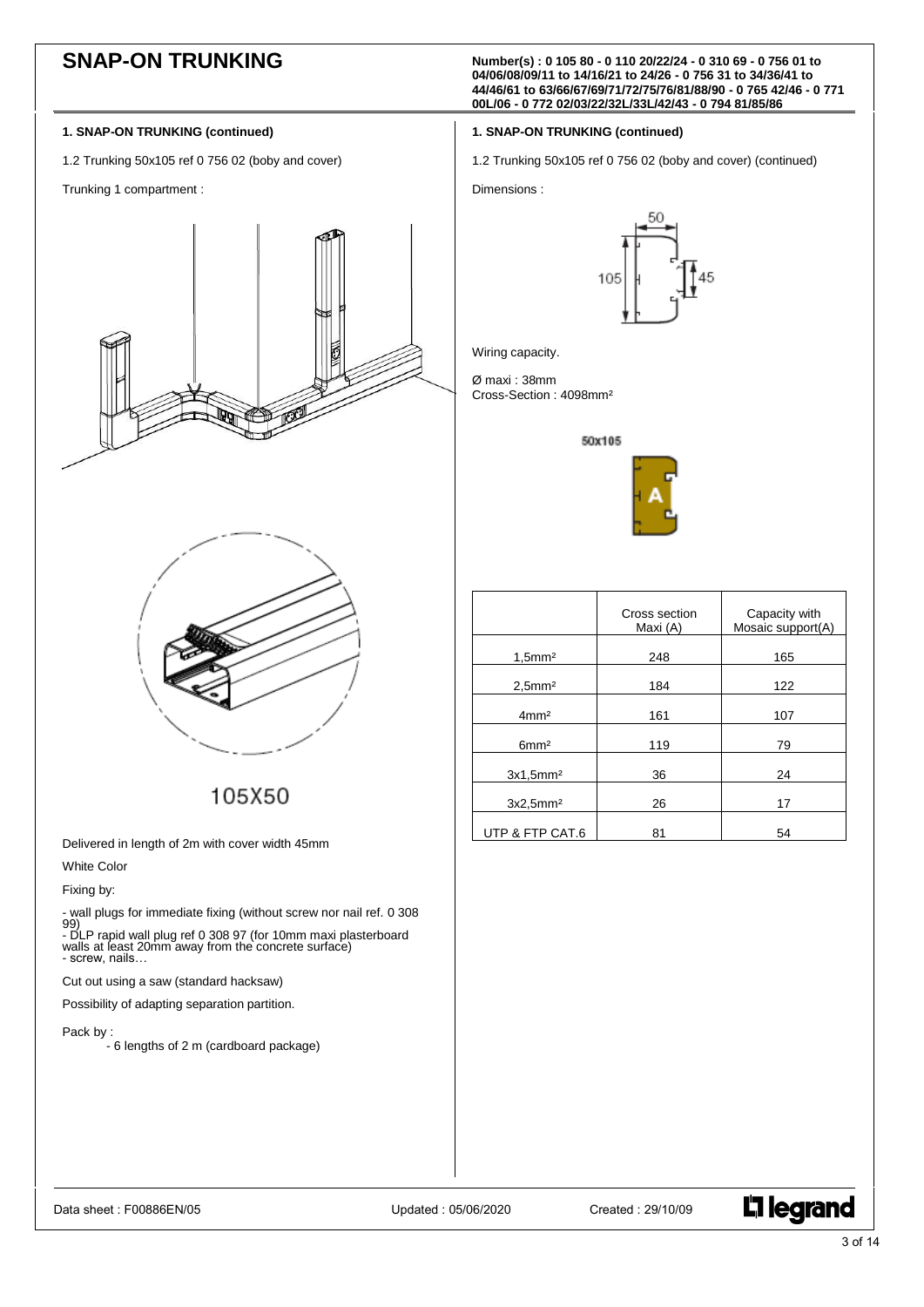**SNAP-ON TRUNKING Number(s) : <sup>0</sup> 105 80 - <sup>0</sup> 110 20/22/24 - <sup>0</sup> 310 69 - <sup>0</sup> 756 01 to 04/06/08/09/11 to 14/16/21 to 24/26 - 0 756 31 to 34/36/41 to 44/46/61 to 63/66/67/69/71/72/75/76/81/88/90 - 0 765 42/46 - 0 771 00L/06 - 0 772 02/03/22/32L/33L/42/43 - 0 794 81/85/86**

1.3 Trunking 50x130 ref 0 756 03 (boby and cover) (continued)

# **1. SNAP-ON TRUNKING (continued)**

1.3 Trunking 50x130 ref 0 756 03 and 0 110 22 (boby and cover)

Trunking 2 compartments :





130X50

Delivered with cover in length of :

- 2m for ref. 0 756 03 - 2.50 m for ref. 0 110 22

White Color

Fixing by:

- wall plugs for immediate fixing (without screw nor nail ref. 0 308 99) - DLP rapid wall plug ref 0 308 97 (for 10mm maxi plasterboard walls at least 20mm away from the concrete surface) - screw, nails…

Cut out using a saw (standard hacksaw)

Possibility of adapting separation partition.

Pack by :

- 6 lengths of 2 m for ref. 0 756 03 (cardboard package) - 2 lengths of 2.50 m for ref. 0 110 22 (plastic bag package)

**L'1 legrand** 



Wiring capacity.

Dimensions :

Ø maxi : 38mm Cross-Section : 2442mm² in each compartment

**1. SNAP-ON TRUNKING (continued)**





|                       | Cross section<br>Maxi (A/B) | Capacity with<br>Mosaic<br>support(A/B) |
|-----------------------|-----------------------------|-----------------------------------------|
| $1,5$ mm <sup>2</sup> | 148                         | 65                                      |
| $2,5$ mm <sup>2</sup> | 109                         | 48                                      |
| 4mm <sup>2</sup>      | 96                          | 42                                      |
| 6mm <sup>2</sup>      | 71                          | 31                                      |
| 3x1.5mm <sup>2</sup>  | 21                          | 9                                       |
| 3x2.5mm <sup>2</sup>  | 16                          | 7                                       |
| UTP & FTP CAT.6       | 48                          | 21                                      |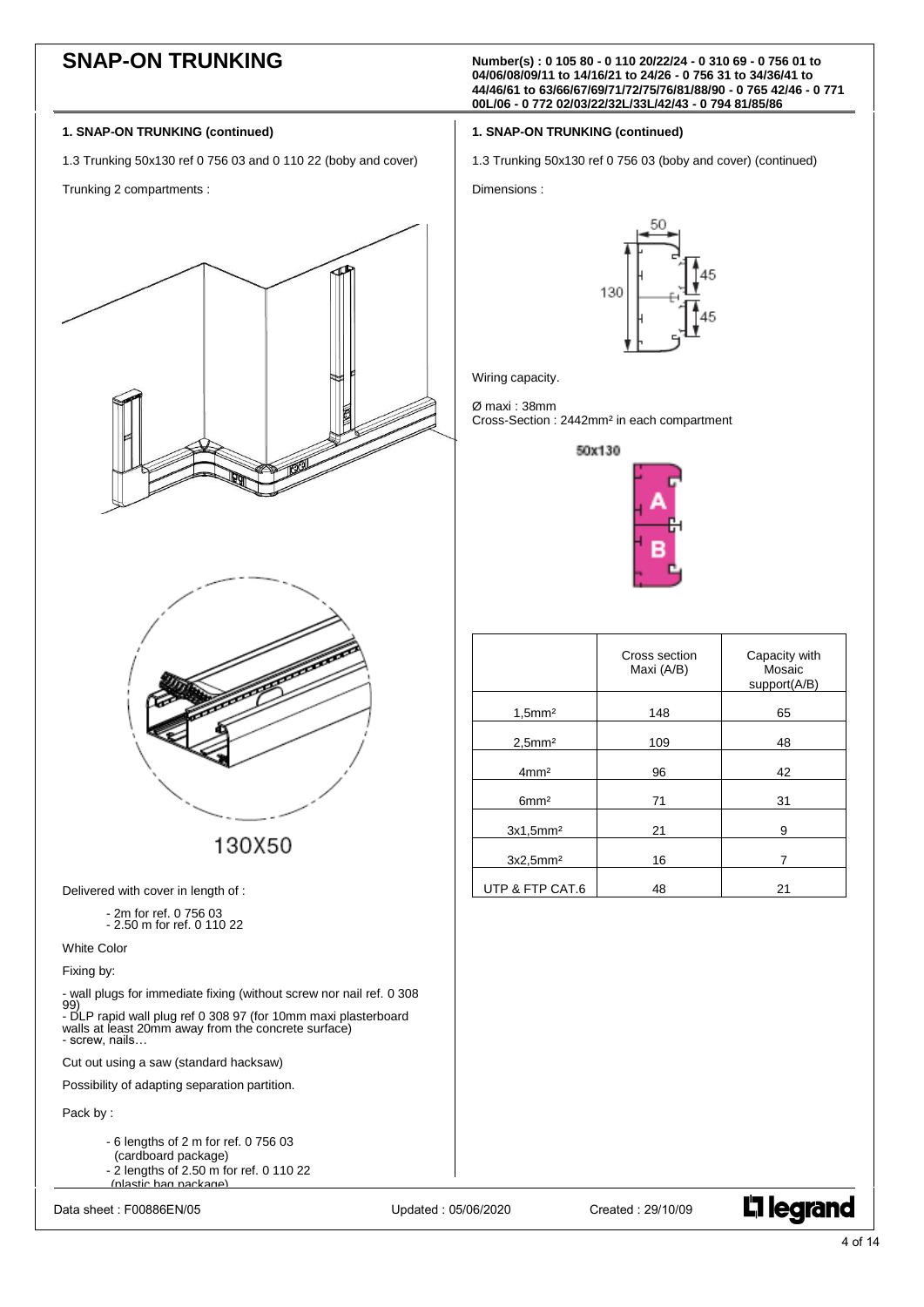# **1. SNAP-ON TRUNKING (continued)**

1.4 Trunking 50x145 ref 0 756 04 (boby and cover)

Trunking 2 compartments :





Delivered in length of 2m with cover width 45mm

# White Color

Fixing by:

- wall plugs for immediate fixing (without screw nor nail ref. 0 308

99) - DLP rapid wall plug ref 0 308 97 (for 10mm maxi plasterboard walls at least 20mm away from the concrete surface) - screw, nails…

Cut out using a saw (standard hacksaw)

Possibility of adapting separation partition.

Pack by 4 lengths of 2 m (carboard package)

**SNAP-ON TRUNKING Number(s) : <sup>0</sup> 105 80 - <sup>0</sup> 110 20/22/24 - <sup>0</sup> 310 69 - <sup>0</sup> 756 01 to 04/06/08/09/11 to 14/16/21 to 24/26 - 0 756 31 to 34/36/41 to 44/46/61 to 63/66/67/69/71/72/75/76/81/88/90 - 0 765 42/46 - - 0 771 00L – 077232L/233L - 0 772 02/03/22/42/43 - 0 794 81/85/86**

# **1. SNAP-ON TRUNKING (continued)**

1.4 Trunking 50x145 ref 0 756 04 (boby and cover) (continued)

Dimensions :



Wiring capacity.

Ø maxi : 38mm Cross-Section : compartment  $A = 2442$ mm<sup>2</sup> compartment  $B =$ 3024mm²



|                              | Cross section<br>Maxi |     |    | Capacity with<br>Mosaic support |
|------------------------------|-----------------------|-----|----|---------------------------------|
|                              | Α                     | в   | Α  | B                               |
| $1,5$ mm $^2$                | 148                   | 183 | 65 | 100                             |
| $2,5$ mm <sup>2</sup>        | 109                   | 135 | 48 | 74                              |
| 4mm <sup>2</sup>             | 96                    | 119 | 42 | 65                              |
| 6mm <sup>2</sup>             | 71                    | 88  | 31 | 48                              |
| 3x1.5mm <sup>2</sup>         | 21                    | 26  | 9  | 14                              |
| 3x2,5mm <sup>2</sup>         | 16                    | 19  | 7  | 10                              |
| UTP &<br><b>FTP</b><br>CAT.6 | 48                    | 60  | 21 | 33                              |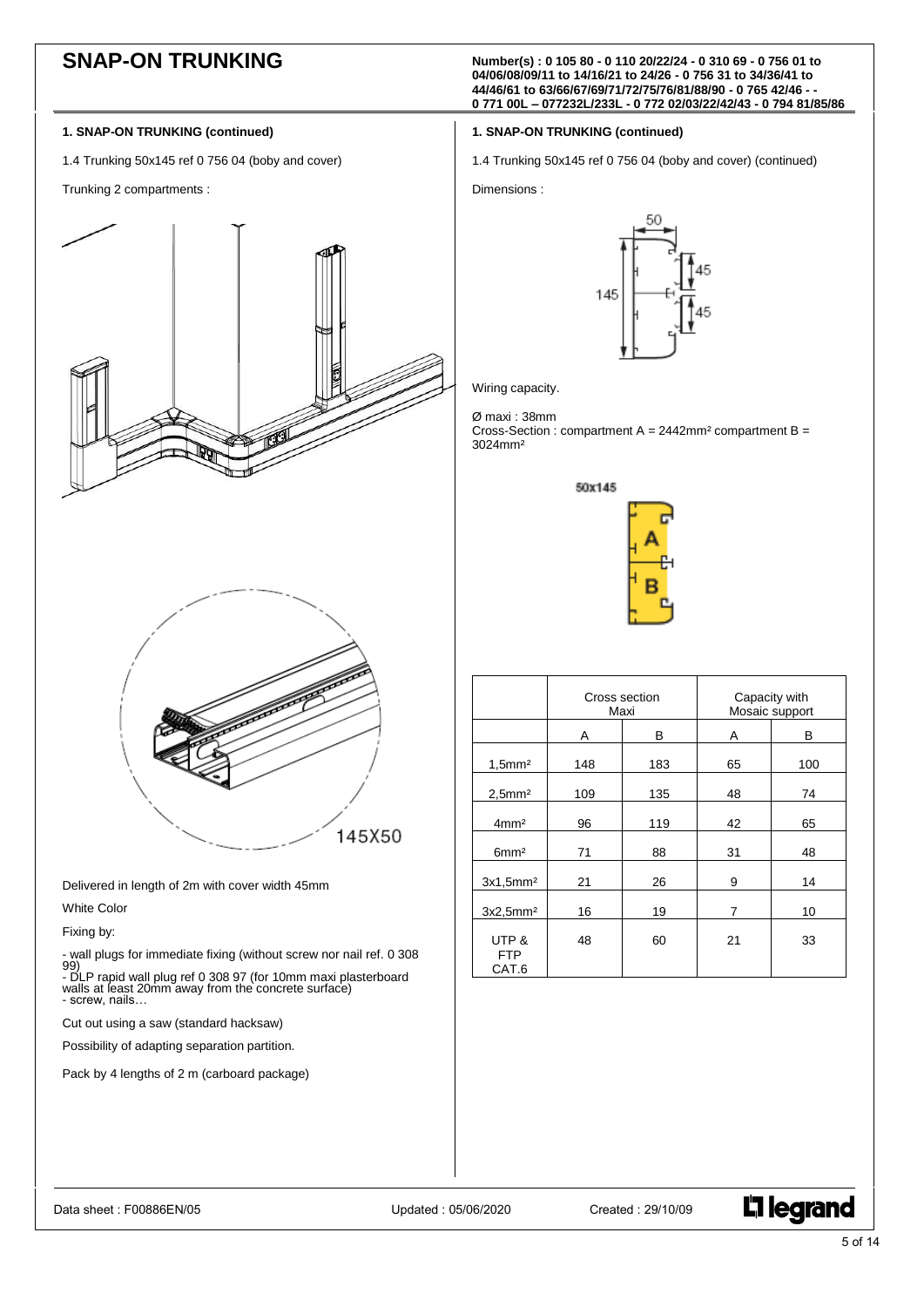**SNAP-ON TRUNKING Number(s) : <sup>0</sup> 105 80 - <sup>0</sup> 110 20/22/24 - <sup>0</sup> 310 69 - <sup>0</sup> 756 01 to 04/06/08/09/11 to 14/16/21 to 24/26 - 0 756 31 to 34/36/41 to 44/46/61 to 63/66/67/69/71/72/75/76/81/88/90 - 0 765 42/46 - - 0 771 00L – 077232L/233L - 0 772 02/03/22/42/43 - 0 794 81/85/86**

1.5 Trunking 50x180 ref 0 756 06 (boby and cover) (continued)

**1. SNAP-ON TRUNKING (continued)**

### **1. SNAP-ON TRUNKING (continued)**

1.5 Trunking 50x180 ref 0 756 06 and 0 110 24 (boby and cover)

Trunking 3 compartments :



- 4 lengths of 2 m for ref. 0 756 06 (carboard package) - 2 lengths of 2.50 m for ref. 0 110 24 (plastic bag package)

Data sheet : F00886EN/05 Updated : 05/06/2020 Created : 29/10/09





Wiring capacity.

Dimensions :

Ø maxi : 38mm

Cross-Section : compartment A/C = 2442mm² compartment B = 1950mm²



|                              | Cross section<br>Maxi |     | Capacity with | Mosaic support |
|------------------------------|-----------------------|-----|---------------|----------------|
|                              | A/C                   | в   | A/C           | в              |
| $1,5$ mm <sup>2</sup>        | 148                   | 118 | 65            | 35             |
| $2,5$ mm <sup>2</sup>        | 109                   | 87  | 48            | 26             |
| 4mm <sup>2</sup>             | 96                    | 76  | 42            | 22             |
| 6mm <sup>2</sup>             | 71                    | 55  | 31            | 16             |
| 3x1,5mm <sup>2</sup>         | 21                    | 17  | 9             | 5              |
| 3x2.5mm <sup>2</sup>         | 16                    | 12  | 7             | 3              |
| UTP &<br><b>FTP</b><br>CAT.6 | 48                    | 38  | 21            | 11             |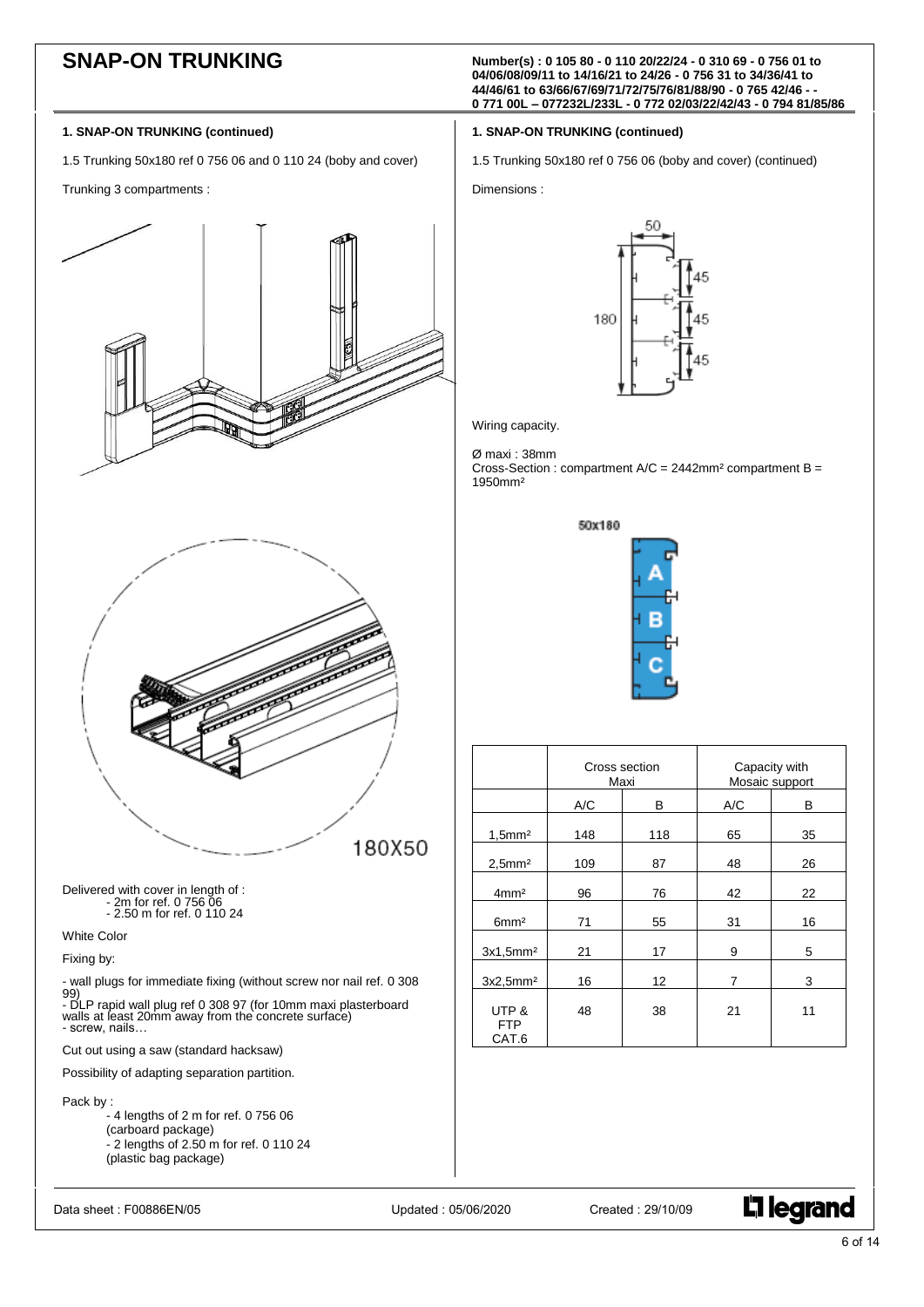### **2. FINISHING ACCESSORIES.**

2.1 Internal angle ref. 0 756 21/22/23/24/26.



White color.

- The junction in interior angle of two pieces of the same section:
- avoid the cut of miter on the trunking
- respect of the degree protection

- aesthetics improves (covering of the cut and not or little extra thickness)

Assembly on the body by clipsage.

The internal angles thus ensure the continuity of the flexible cover on the angles do not require cut of cover, and look after aesthetics. Variable internal angles of 80 with 100°.

The interior angles are delivered with:

- 1 element to some extent high
- 1 element to some extent low part

To simplify the offer certain references of angles are delivered with junctions of partition (in the case as of profiled with several compartments).

The internal angles are delivered with 2 elements (ex: for trunking 1 compartment)





 The internal angles are delivered with 3 elements (ex: for trunking 2 compartment with partition junction)



| References | Pack | For trunking      |
|------------|------|-------------------|
| 0 756 21   | 10   | 0 756 01/0 110 20 |
| 0 756 22   | 10   | 0 756 02          |
| 0 756 23   |      | 0 756 03/0 110 22 |
| 0 756 24   |      | 0 756 04          |
| 0 756 26   |      | 0 756 06/0 110 24 |
|            |      |                   |

Mini dimensions (in mm) to be respected between internal/external angle or external/external angle



Minis between IA and  $EA = 110$ 

Data sheet : F00886EN/05 Updated : 05/06/2020 Created : 29/10/09

**SNAP-ON TRUNKING Number(s) : <sup>0</sup> 105 80 - <sup>0</sup> 110 20/22/24 - <sup>0</sup> 310 69 - <sup>0</sup> 756 01 to 04/06/08/09/11 to 14/16/21 to 24/26 - 0 756 31 to 34/36/41 to 44/46/61 to 63/66/67/69/71/72/75/76/81/88/90 - 0 765 42/46 - 0 771 00L/06 - 0 772 02/03/22/32L/33L/42/43 - 0 794 81/85/86**

### **2. FINISHING ACCESSORIES (continued)**

2.2 External angle ref. 0 756 31/32/33/34/36.



### White color.

The junction in exterior angle of two pieces of the same section: - avoid the cut of miter on the trunking

- respect of the degree protection

- aesthetics improves (covering of the cut and not or little extra thickness)

Assembly on the body by clipsage.

The external angles thus ensure the continuity of the flexible cover on the angles do not require cut of cover, and look after aesthetics. Variable external angles of 85 with 120°.

- The external angles are delivered with:
- 1 element to some extent high
- 1 element to some extent low part

To simplify the offer certain references of angles are delivered with junctions of partition (in the case as of profiled with several compartments).

The external angles are delivered with 2 elements (ex: for trunking 1 compartment)





 The external angles are delivered with 3 elements (ex: for trunking 2 compartment with partition junction)



| References | Pack | For trunking      |
|------------|------|-------------------|
| 075631     | 10   | 0 756 01/0 110 20 |
| 0 756 32   | 10   | 0 756 02          |
| 0 756 33   |      | 0 756 03/0 110 22 |
| 0 756 34   |      | 0 756 04          |
| 0 756 36   |      | 0 756 06/0 110 24 |

Mini dimension in mm to be respected allowing the installation of angle inter/exter: (in the case of a skirting of post for example)

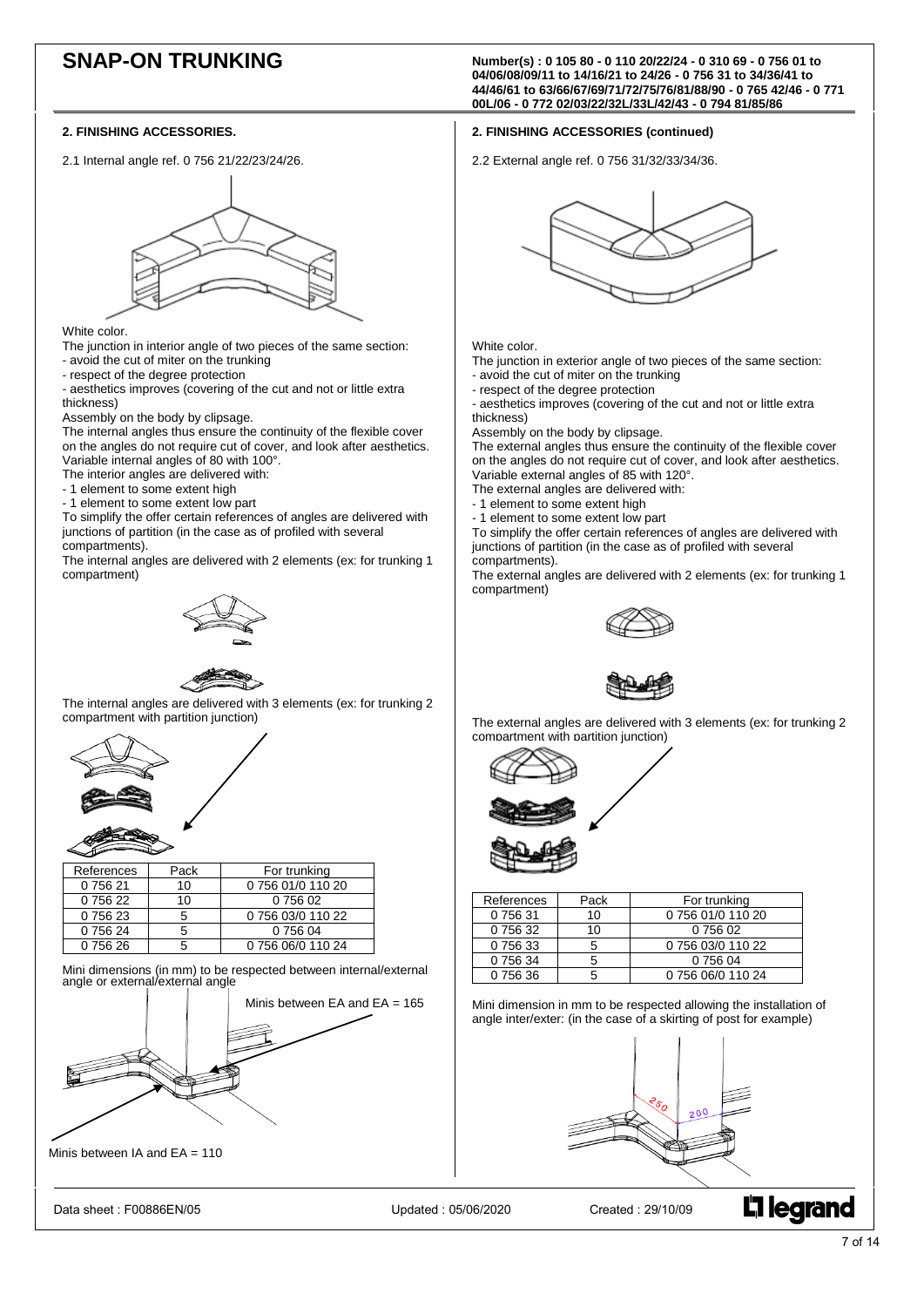2.3 Flat angle ref. 0 756 41/42/43/44/46.



### White color.

- The junction in flat angle of two same sections allows: - avoid the cut of miter on the trunking
- respect of the degree protection
- the distribution of the various currents preserves
- aesthetics (covering of the cut) improves
- Assembly on the body by clipsage.

Angles not variable (fixes at 90°) The flat angles are delivered with 2 elements.

Platine Capot



| References | Pack | For trunking      |
|------------|------|-------------------|
| 0 756 41   | 10   | 0 756 01/0 110 20 |
| 0 756 42   | 10   | 0 756 02          |
| 0 756 43   |      | 0 756 03/0 110 22 |
| 0 756 44   |      | 0 756 04          |
| 0 756 46   |      | 0 756 06/0 110 24 |

Dimension AP (capot)

# AP capot





**SNAP-ON TRUNKING Number(s) : <sup>0</sup> 105 80 - <sup>0</sup> 110 20/22/24 - <sup>0</sup> 310 69 - <sup>0</sup> 756 01 to 04/06/08/09/11 to 14/16/21 to 24/26 - 0 756 31 to 34/36/41 to 44/46/61 to 63/66/67/69/71/72/75/76/81/88/90 - 0 765 42/46 - 0 771 00L – 077232L/233L - 0 772 02/03/22/42/43 - 0 794 81/85/86**

# **2. FINISHING ACCESSORIES (continued)**

2.4 Flat junction ref. 0 756 71/72/75/76.



White color.

The junction in "T" allows.

- respect of the degree protection
- aesthetics (covering of the cut) improves
- Assembly on the body by clipsage

Example with 80x50 :



To tap-off to an 80mm wide trunking:

| References | Pack | For trunking             |
|------------|------|--------------------------|
| 0 756 71   |      | 0 756 01/0 110 20        |
| በ 756 72   |      | 0 756 02 et 0 756 04 low |

To tap-off an 105mm wide trunking:

| References | Pack | For trunking                      |
|------------|------|-----------------------------------|
| 0 756 75   | 5    | $0.756$ $03/06 - 0.110$ $22/24$ & |
|            |      | 0 756 04 high                     |
| 0 756 76   |      | 0 756 02 & 0 756 04 low           |

Data sheet : F00886EN/05 Updated : 05/06/2020 Created : 29/10/09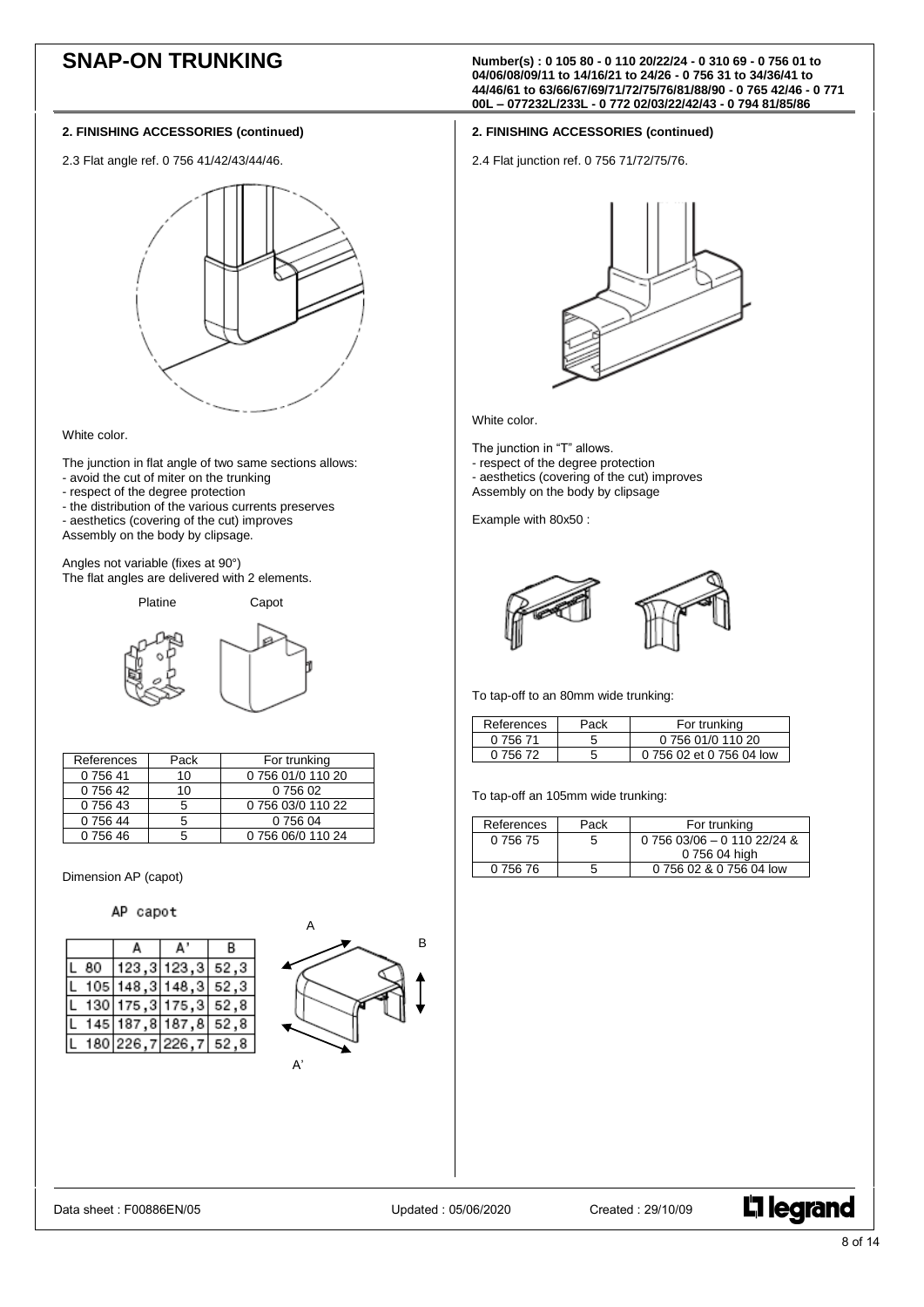2.5. End cap ref. 0 756 11/12/13/14/16.



White color.

Allows to block the end of the body:

- respect of the degree protection
- improvement of aesthetics (covering of the cut)
- left or right end cap

Assembly on the body by fitment and screwing.

The end cap is delivered with a screw and of a part of closing



Pose (requiring more place) provided with a part of closing which facilitates the intervention on the trunking by a simple access to the compartments



| References | Pack | For trunking       |
|------------|------|--------------------|
| 075611     | 10   | 0 756 01/0 110 20  |
| 0 756 12   | 10   | 0 756 02           |
| 0 756 13   | 5    | 0 756 03/0 110 22  |
| 075614     |      | 0 756 04           |
| 0 756 16   |      | 0 756 06/ 0 110 24 |

**SNAP-ON TRUNKING Number(s) : <sup>0</sup> 105 80 - <sup>0</sup> 110 20/22/24 - <sup>0</sup> 310 69 - <sup>0</sup> 756 01 to 04/06/08/09/11 to 14/16/21 to 24/26 - 0 756 31 to 34/36/41 to 44/46/61 to 63/66/67/69/71/72/75/76/81/88/90 - 0 765 42/46 - 0 771 00L – 077232L/233L - 0 772 02/03/22/42/43 - 0 794 81/85/86**

# **2. FINISHING ACCESSORIES (continued)**

2.6 Cover joint ref. 0 756 69



White color.

### Allows:

- the junction end to end of two covers
- respect of the degree protection
- to improve aesthetics (covering of the cut)
- Assembly of the joint by clipsage

# Pack by 10

Assembly of the cover joint by clipsage of the two parts



By removing the part of completion of the cover joint, that gives access simply the cover to withdraw it and facilitates the intervention in the compartment.



- cover joint width 45mm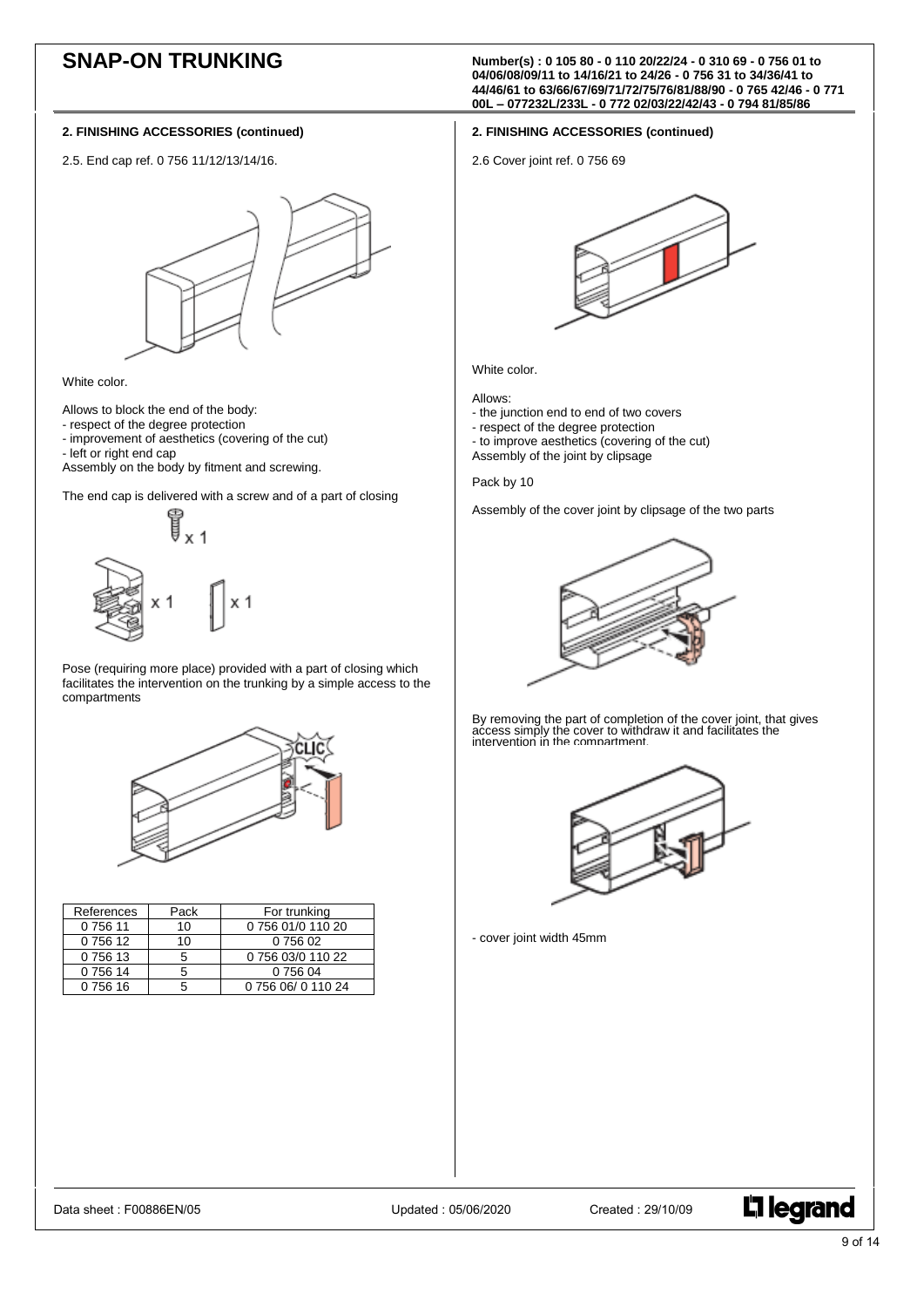2.7 Body joint ref. 0 756 66/67



White color.

Allows:

- the junction end to end of two same section

- respect of the degree protection
- to improve aesthetics (covering of the cut)
- fixing by adhesive, poses at the end of the installation



### Pack by 20

Ref. 0 756 66, adhesive body joint for trunking to small sides of 17mm (50x80, 50x130 and high side of the 50x145 and 50x180)





L<sub>29</sub>

Ref. 0 756 67, adhesive body joint for trunking to large sides of 29mm (50x105 and low side of the 50x145)



**SNAP-ON TRUNKING Number(s) : <sup>0</sup> 105 80 - <sup>0</sup> 110 20/22/24 - <sup>0</sup> 310 69 - <sup>0</sup> 756 01 to 04/06/08/09/11 to 14/16/21 to 24/26 - 0 756 31 to 34/36/41 to 44/46/61 to 63/66/67/69/71/72/75/76/81/88/90 - 0 765 42/46 - 0 771 00L/06 - 0 772 02/03/22/32L/33L/42/43 - 0 794 81/85/86**

### **2. FINISHING ACCESSORIES (continued)**

2.8 Fishplate body joint ref. 0 756 61/62/63



White color.

Permet :

- Used to join 2 bodies and simplifies fixing sections to the wall
- respect of the degree protection
- to improve aesthetics (covering of the cut)

Pack by 10 (10 set of 2)

Ref 0 756 61, Fishplate body joint for trunking to small sides of 17mm 50x80, 50x130 or 50x180





Réf 0 756 62, Fishplate body joint for trunking to large sides of 29mm 50x105





Réf 0 756 63, Fishplate body joint for trunking 50x145.

Set of 2 (1 fishplate body joint L17 + 1 fishplate body joint L29)



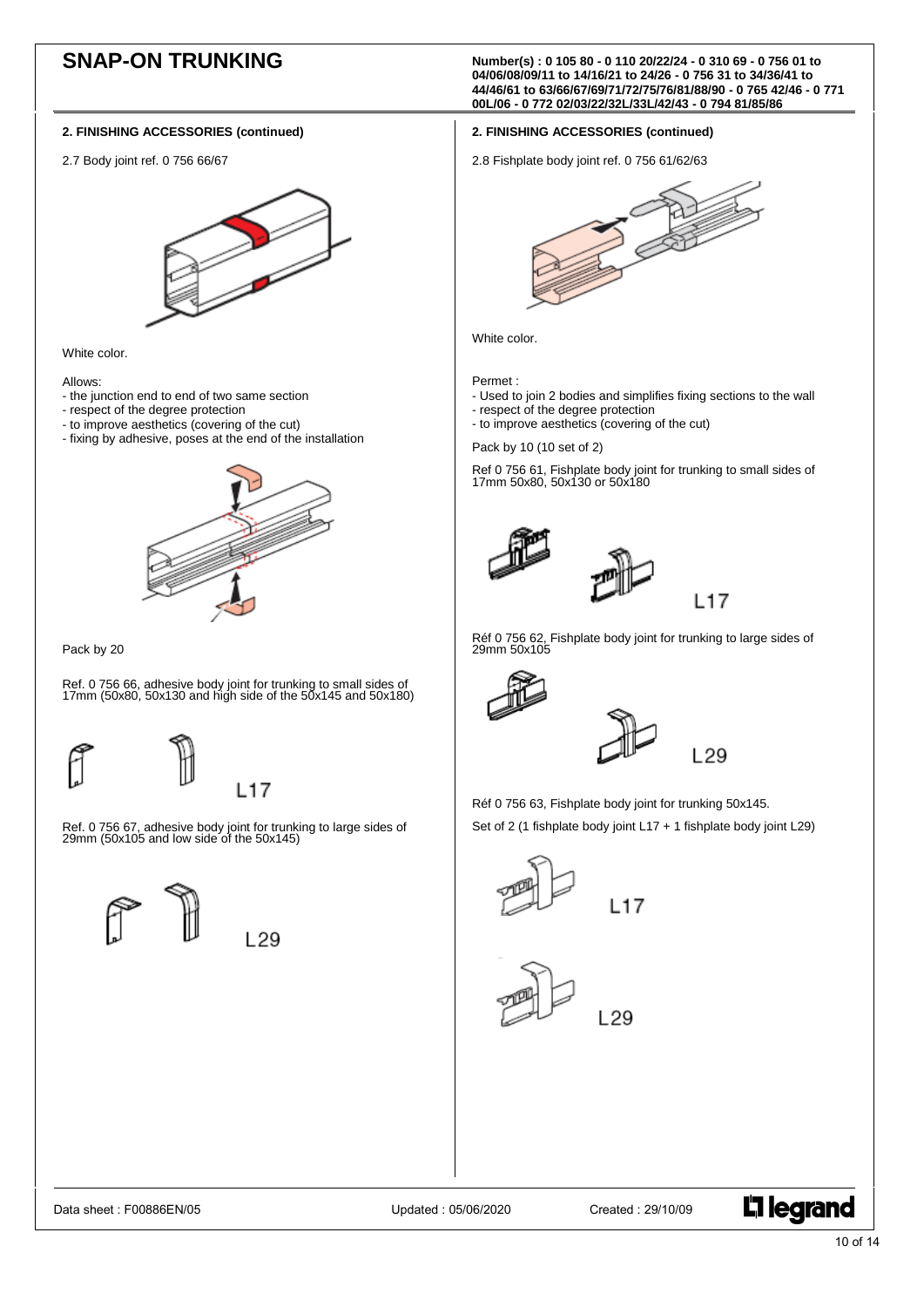2.9 Angled junction ref. 0 756 81.



The angled junction:

- the distribution of the various currents preserves - respect of the degree protection

Angled junction (to be associated with the interior angles)

White color.

Assembly in angle on wall right-hand side or left  $\Rightarrow$  trunkings 50x80mm, 50x105mm or 50x130mm.



Angled junction are delivered with 3 elements of derivation for trunkings of your choice:



Pack by 5

**SNAP-ON TRUNKING Number(s) : <sup>0</sup> 105 80 - <sup>0</sup> 110 20/22/24 - <sup>0</sup> 310 69 - <sup>0</sup> 756 01 to 04/06/08/09/11 to 14/16/21 to 24/26 - 0 756 31 to 34/36/41 to 44/46/61 to 63/66/67/69/71/72/75/76/81/88/90 - 0 765 42/46 - - 0 771 00L – 077232L/233L - 0 772 02/03/22/42/43 - 0 794 81/85/86**

# **2. FINISHING ACCESSORIES (continued)**

2.10 Junction with floor duct ref. 0 756 88.



White color.

Creates a junction with a floor duct size 50x12mm or 92x20mm :

- the distribution of the various currents preserves
- respect of the degree protection

Junction with floor duct have 2 elements (1 element for clips on the trunking and 1 element for clips on the floor duct)

Pack by 5.

2.11 Height spacer ref 10580







Lenght 2m, color charcoal grey.

For fitting 15mm from the ground in accordance with standard NF C 15-100 (when installing mains voltage wiring accessories and/or using wires)

Dimensions.



Data sheet : F00886EN/05 Updated : 05/06/2020 Created : 29/10/09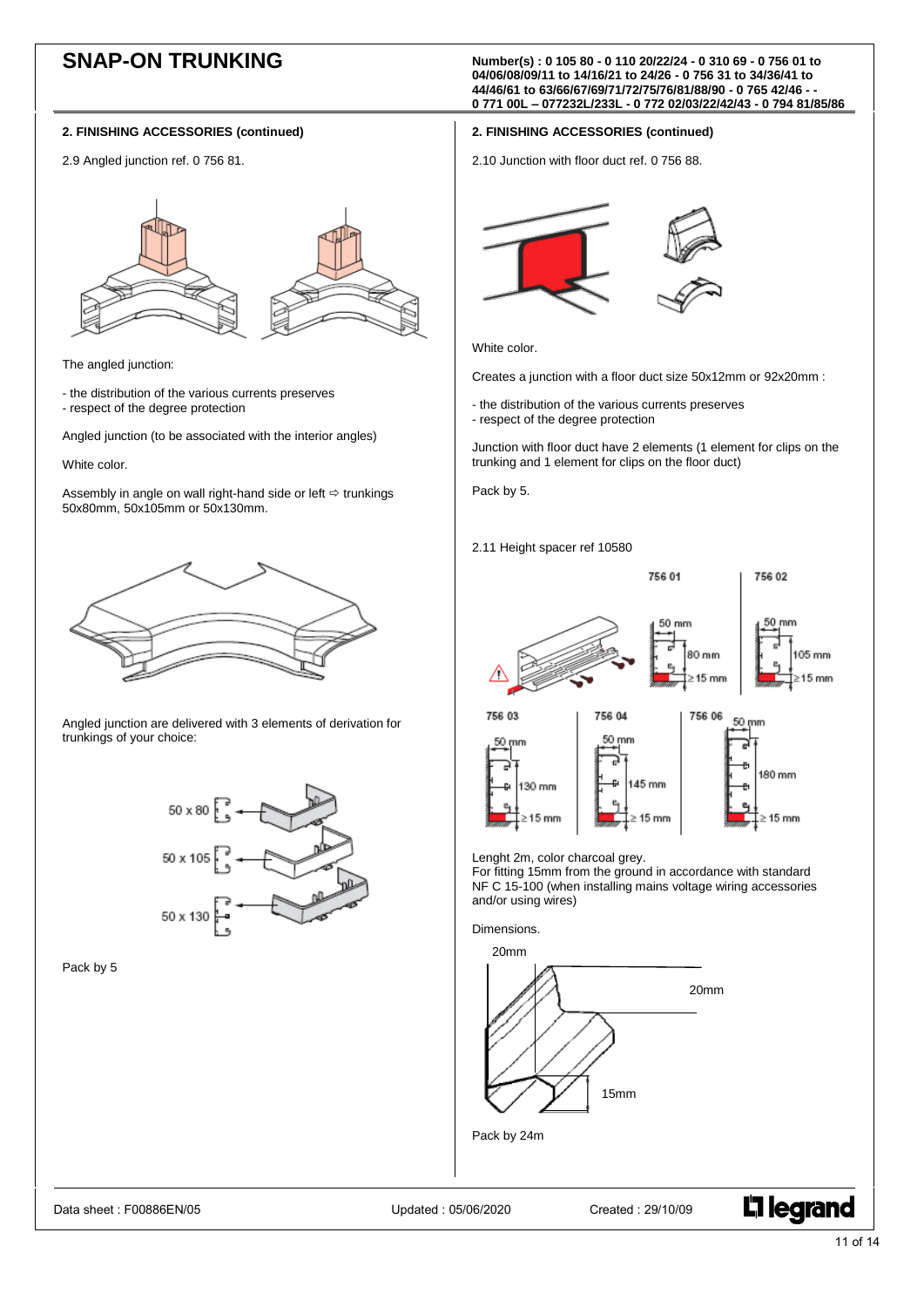2.12 Soluclip accessory ref. 0 756 90



White color.

Pack by 10 (10 set of 2)

Allows:

- anti-slip
- anti-pullout
- perfect finish
- respect of the degree protection (IP4X)



Be careful with the sens of soluclip :



Installation principle for sockets for snap-on trunking :

- 
- A= disengage the finishing piece B= rotate the finishing piece by 180° C= snap on the finishing piece
- 



**SNAP-ON TRUNKING Number(s) : <sup>0</sup> 105 80 - <sup>0</sup> 110 20/22/24 - <sup>0</sup> 310 69 - <sup>0</sup> 756 01 to 04/06/08/09/11 to 14/16/21 to 24/26 - 0 756 31 to 34/36/41 to 44/46/61 to 63/66/67/69/71/72/75/76/81/88/90 - 0 765 42/46 - - 0 771 00L – 077232L/233L - 0 772 02/03/22/42/43 - 0 794 81/85/86**

# **2. FINISHING ACCESSORIES (continued)**

2.13 Quick tap-off accessory ref 0 771 00L



Simple, intuitive tap-off from 2 sockets or 2 Mosaic Link socket blocks with or without Soluclip for snap-on trunking Equipped with a finish cover Pack by 10 White color.

For additionnal sockets :



12 of 14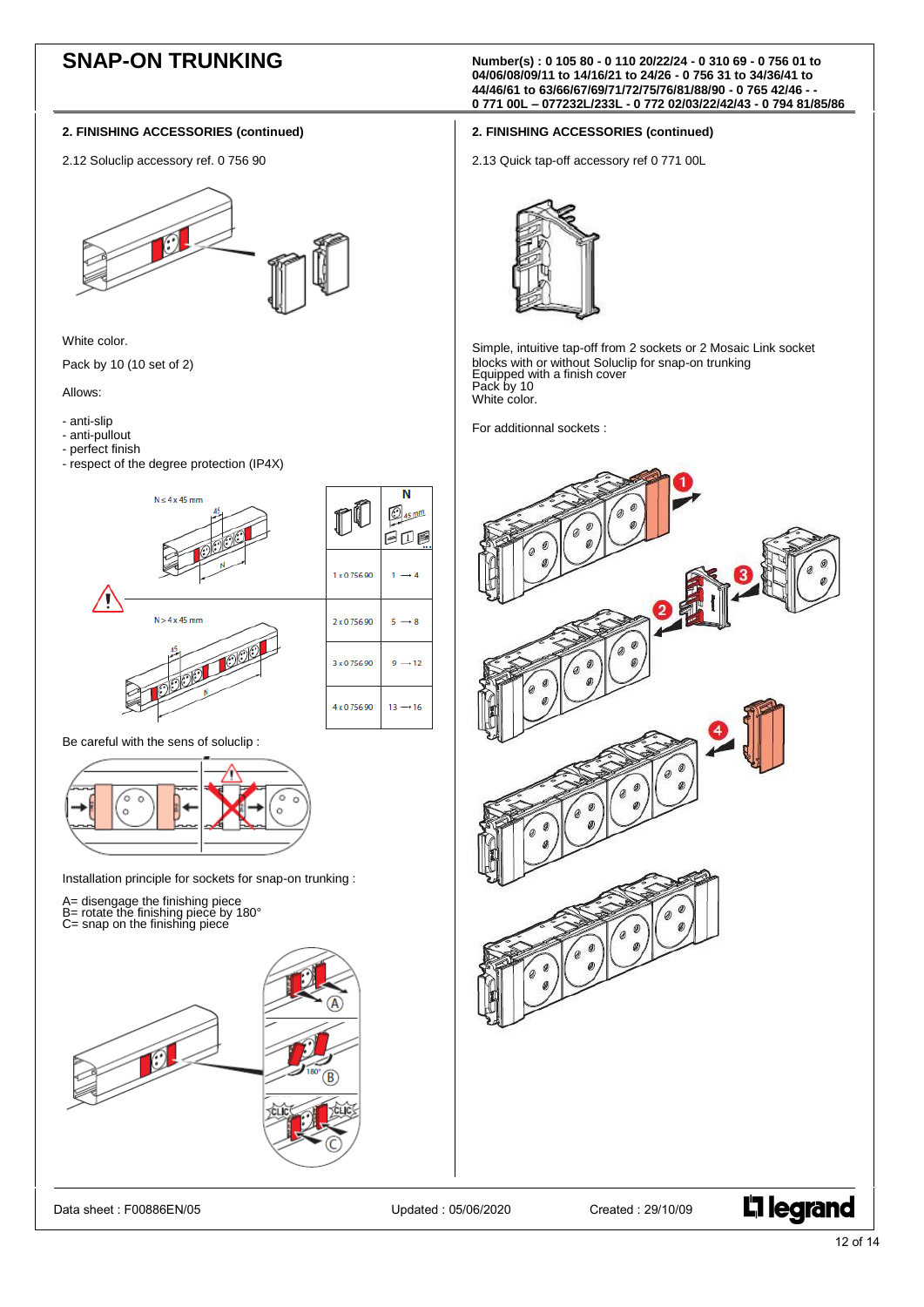2.14 Separation partition ref 0 756 09



 Delivered in length of 2m White Color. For the separation of various types of currents allows (sector, telephone, data processing…) Assembly with the body by clipsage. Pack by 26m

Possibility of adapting removable separations (for the separation of the currents in the same compartment)

Funds of the bodies provided with holes for fixing, facilitating the upgrade of the trunking (balance/slope)





- Bodies notched on the ends for obtaining the anti-slip function, association with the accessory Soluclip (equipment delivered equipped with the Soluclip accessory)

Specifications holes of partition: facilitate the passage of the cables between two compartments.



The "t-piece" in the content of the trunking are provided with holes allowing the passage of a collar for the reserve of the cables inside the compartment:

**SNAP-ON TRUNKING Number(s) : <sup>0</sup> 105 80 - <sup>0</sup> 110 20/22/24 - <sup>0</sup> 310 69 - <sup>0</sup> 756 01 to 04/06/08/09/11 to 14/16/21 to 24/26 - 0 756 31 to 34/36/41 to 44/46/61 to 63/66/67/69/71/72/75/76/81/88/90 - 0 765 42/46 - - 0 771 00L – 077232L/233L - 0 772 02/03/22/42/43 - 0 794 81/85/86**

2.15 Flexible cover ref 0 756 08





Delivered in length of 2m. White color. Cut out using a saw (standard hacksaw) Assembly on the body by clipsage.

Pack by 20m

2.16 Support Lexic modular ref. 0 310 69



White color. Dimensions : 90mmx45mmx41mm (high of transparent lid) Allows: - for installation of Lexic modular.

Pack by 5

# **3. SOCKETS.**



0 772 02

# Sockets for flexible cover snap-on trunking

Sockets for snap-on trunking have been specially designed to meet the Sockets for shap-on trunking have been specially designed to meet the requirements for installation and use in total compliance with the new standard EN 50085-2-1. The sockets are fitted with the Solucity accessory which h

ü.

- Anti-slip - Anti-pullout

|                                   |    |        | <b>Standard Tamperproof</b> | Red        | <b>Black</b>  |
|-----------------------------------|----|--------|-----------------------------|------------|---------------|
| $2 \times 2P + E$                 | 脚硬 | 077202 | 077222                      | 077242     | 077232        |
| $3 \times 2P + E$                 |    | 077203 |                             |            | 077243 077233 |
| Tap-off<br>accessory              | ñ  |        | 077100L                     |            |               |
| $2 \times RJ$ 45<br>Cat. 6 - FTP  | 唧  | 076546 |                             | 079485     |               |
| $2 \times RJ$ 45<br>Cat. 5e - FTP | 唧  | 076542 |                             | $\sim$     |               |
| $1 \times RJ$ 45<br>Cat. 6 - UTP  | €  | $\sim$ | $-4$                        | $\alpha$ . | 079481        |
| $2 \times RJ$ 45<br>Cat. 6 - STP  | G  | ×      |                             | ÷          | 079486        |

Data sheet : F00886EN/05 Updated : 05/06/2020 Created : 29/10/09

L<sub>i</sub> legrand